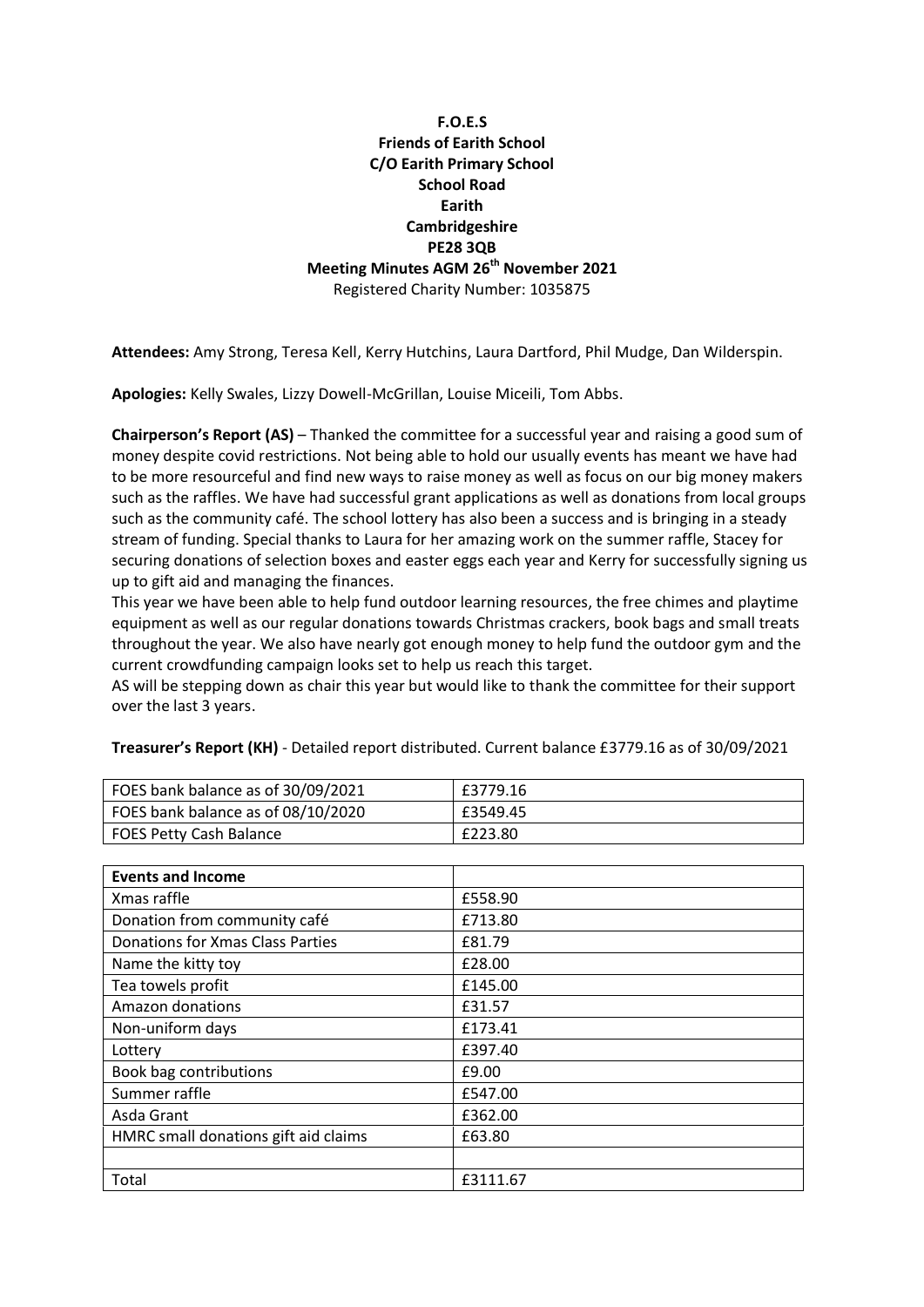| <b>Payments</b>         |         |
|-------------------------|---------|
| <b>Gambling Licence</b> | £20.00  |
| Parentkind              | £105.00 |
| <b>Bank Charges</b>     | £96.00  |
|                         |         |
| Total                   | £221.00 |

| <b>Purchased</b>                            |          |
|---------------------------------------------|----------|
| Tea towels                                  | £258.90  |
| Crafts for Xmas parties                     | £58.63   |
| Book bags                                   | £82.50   |
| Raffle hampers                              | £25.99   |
| Wrapping paper                              | £10.00   |
| Class resources (building blocks, scooters, | £1763.71 |
| outdoor reading shed, chalk board etc)      |          |
| Ice creams x2                               | £20.81   |
| Outdoor music equipment                     | £900.00  |
| Crackers                                    | £23.92   |
| Prizes                                      | £10.00   |
|                                             |          |
| Total                                       | £3154.46 |

## **Head Teacher's Comments (TA)-**

Please accept my apologies for not being able to be with you tonight. .

I have worked at several schools but never lucky enough to work alongside such a hardworking, proactive and above all, effective PTA.

#### What would I want from a FOES member?

FOES (Friends of Earith School) should be exactly that. As a member, you are supportive of the school's work; believe in our ethos and values (see website) and above all our vision:

*To be an inspirational school, providing children with the best learning experience it can offer. This experience will be achieved through a high-quality curriculum, including the very best quality of teaching and learning/education; effective leadership; excellent pupil and adult relationships; grounded in pastoral and inclusive practices and with access to an ambitious provision that supports the pupils' social, emotional and physical wellbeing.*

#### Funding

Being a small school, we have only a small budget. COVID has taught FOES to operate in different, strategical ways, bringing in vital funds to the school which have been used in the past year or so for many extras we previously wouldn't be able to afford:

Part cost towards the Outdoor Music Chimes; water and sand trays, Mobilo sets, building blocks, outdoor shed, scooters & chalk board and most recently, our new goals and football resources to name but a few. We have nearly raised enough capital to buy and outdoor gym.

#### School Development Plan

FOES have always viewed their role as raising funds to purchase things which will, primarily benefit all and preferably, have lasting impact – not to mention all the little extra treats. I agree with this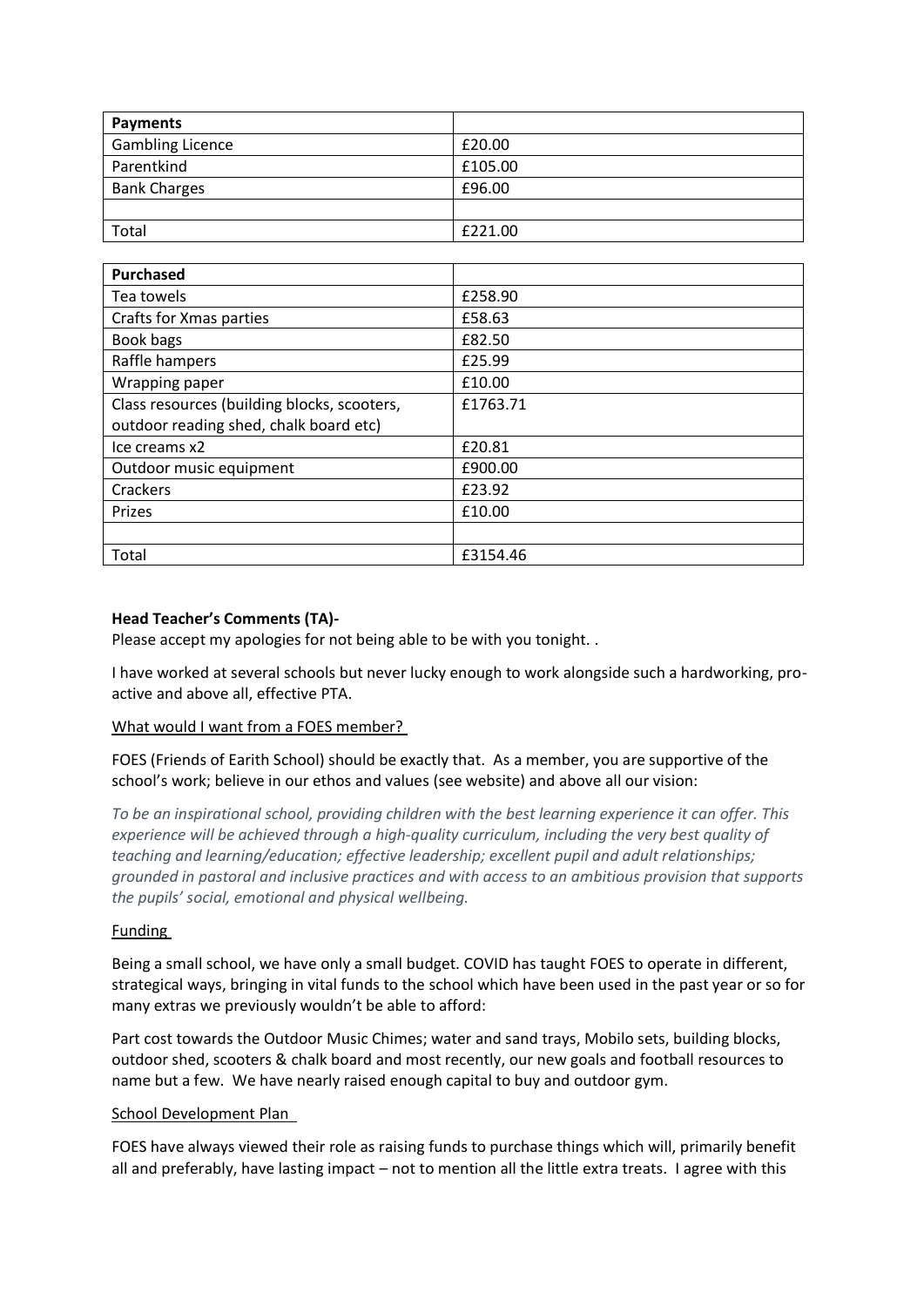and believe if we are to do something, we buy good quality and we do it well. Previously funded projects with lasting legacy from FOES:

-Basketball Nets

-Football Goals

-Trim Trail

-Freechimes

-Hopefully by the summer: outdoor gym.

Part of the school development plan is to maximise the use of our wonderful grounds, so what's next?

I already have plans for part of the woodland area: to complement this, when surveyed and more recently with the core value council, children would love an outdoor wooden classroom/structure or 'snug' that would allow them to quietly read during lunchtimes, colour, draw and support greater outdoor learning opportunities across lesson time/ the curriculum. This would have lasting legacy at our school and be something wonderful to aim for.

Thank you for your time and thank you FOES – we are very lucky to have you.

## **Committee Members**

The existing members stepped down and the roles were filled:

- Chair Dan Wilderspin
- Treasurer Phil Mudge
- Secretary Laura Dartford
- Other members: Amy Strong, Kerry Hutchins, Teresa Kell, Kelly Swales, Louise Miceli and Lizzie Dowell-McGrillan.
- Constitution was signed by all members

#### **Future Spending**

Current balance £3779.16. TA has successfully secured some funding for an outdoor gym. After the current crowdfunding page has closed the committee have agreed to donate the rest of the money needed for this project. A small amount needs to be kept in the bank to cover regular payments such as insurance and banking charges.

#### **Future Fundraising**

Currently no events can be held at the school due to covid restrictions.

## **Visit from Santa- Fri 17th Dec**

- Children to wear fancy dress
- Suggested £2 donation
- Visit from Santa with gift for each child

#### **Christmas Raffle**

- Committee to approach local businesses for donations- hampers and vouchers
- AS to do tickets
- $\bullet$  Mr Abbs to draw raffle and record this on Thurs 16<sup>th</sup> Dec

#### **Sponsored event**